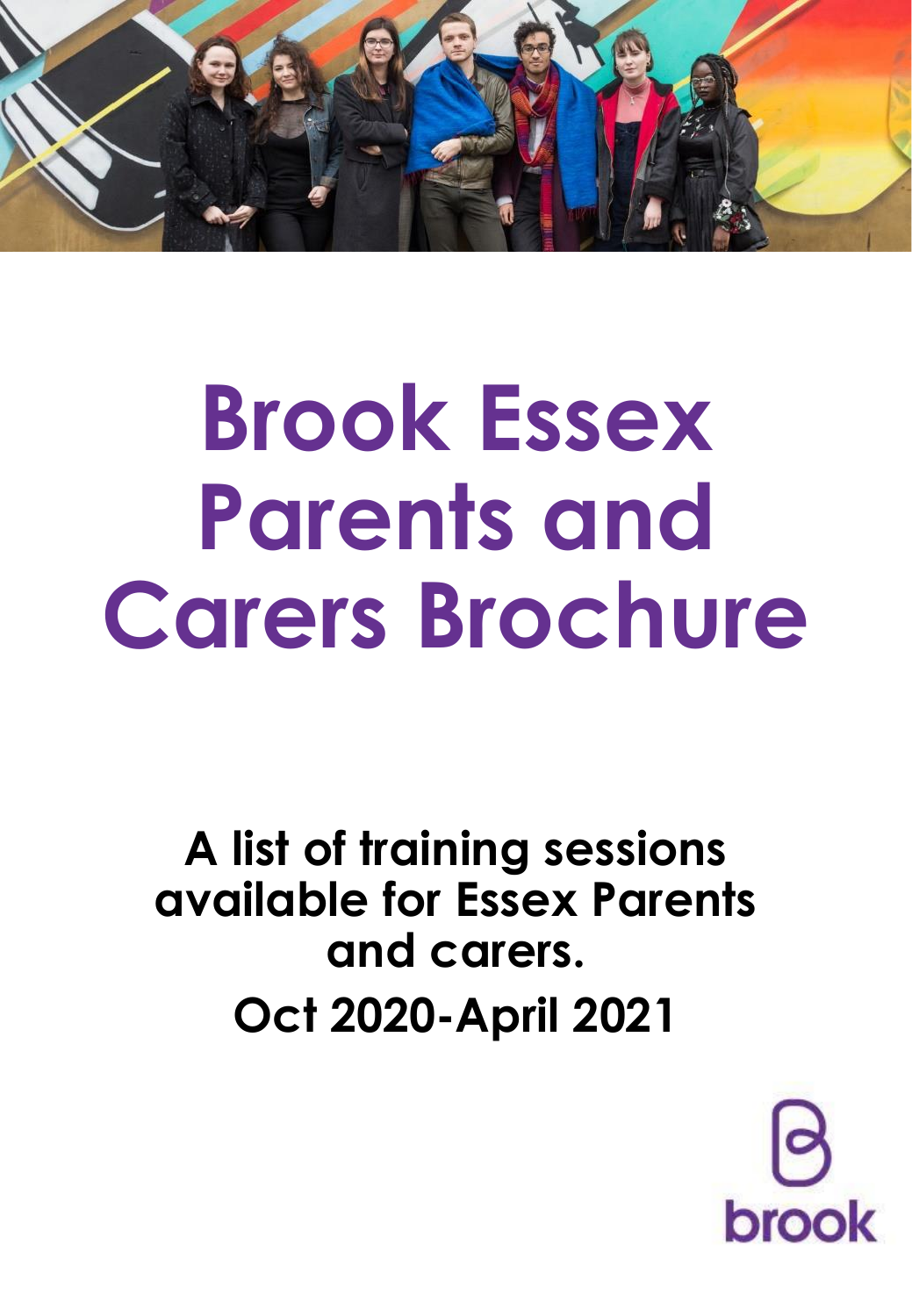

**Please find a list of RSE at Home with Parents online sessions, all are FREE for Parents and Carers in Essex.** 

**All sessions will be held via Zoom, if you organisation does not permit the use of Zoom, please use personal equipment to join the session. Invite links will be sent to the email address provided when signing up for an event.** 

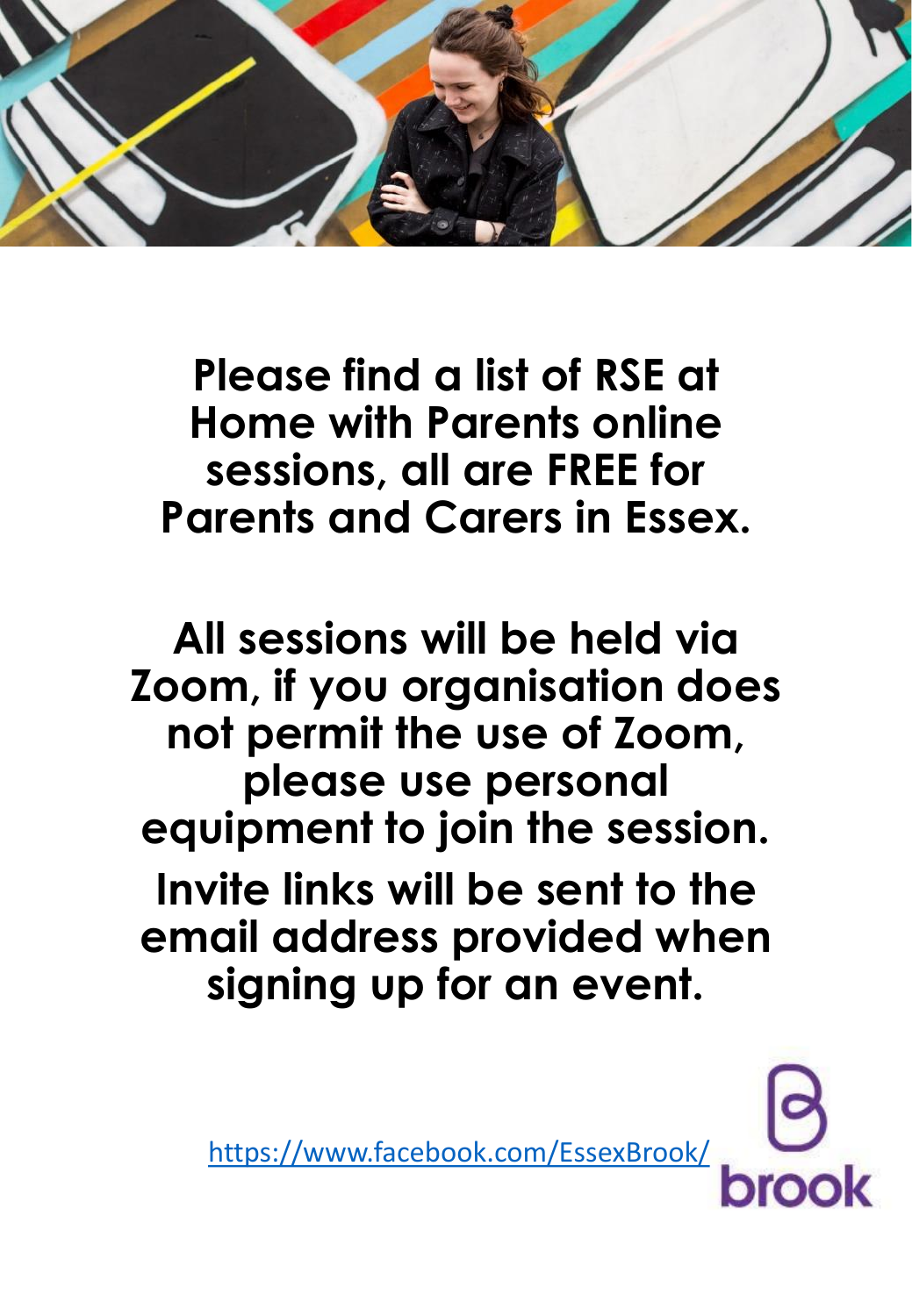

### **RSE at Home with Parents.**

## **Primary sessions.**

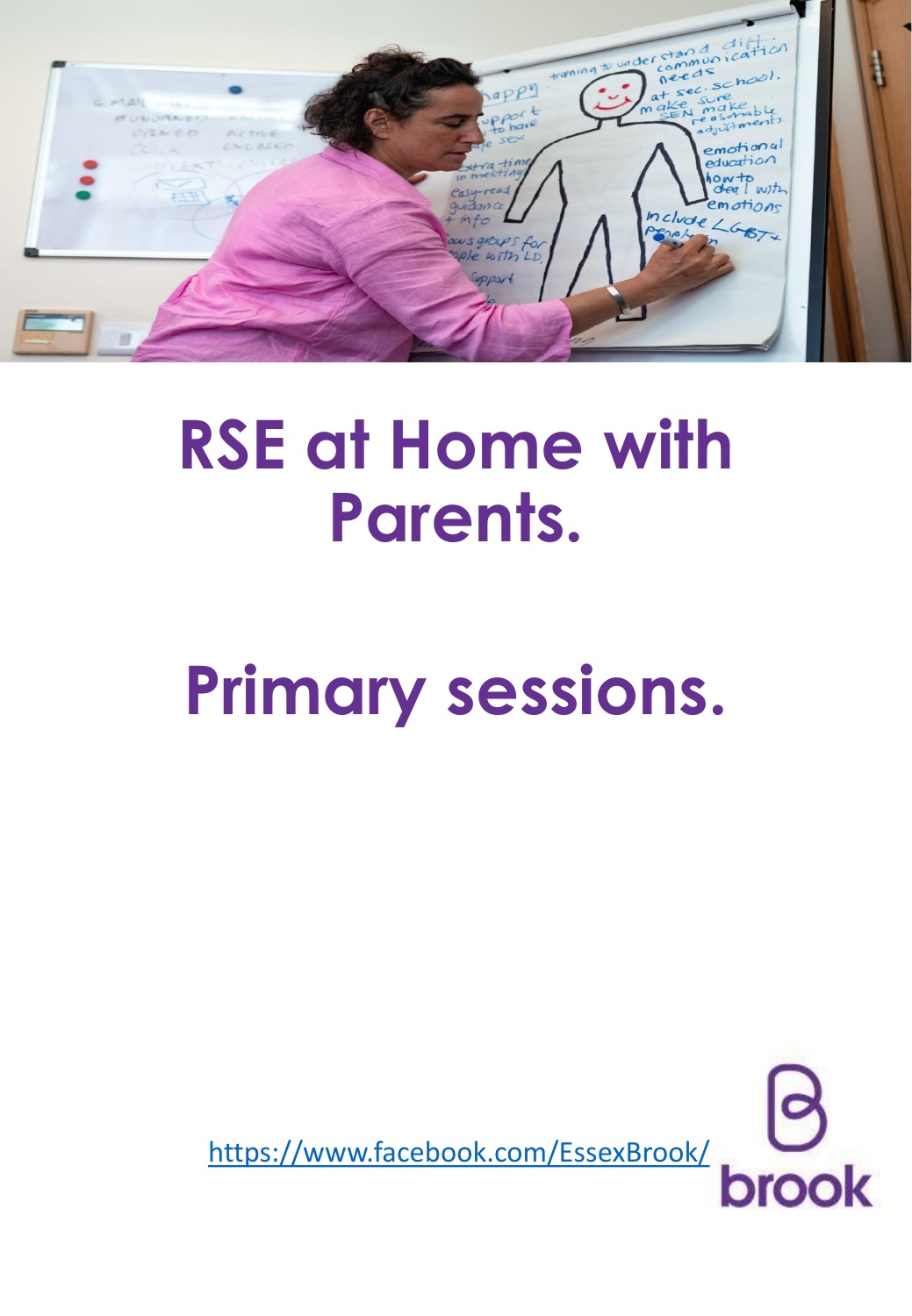## **RSE at Home: Primary**

**Relationship and Sex Education workshop created especially for Essex parents and carers, of Primary school aged children.** 

Talking to young people about their sexual health can be a challenging experience. In this training, we draw on our 55 years of expertise of talking to young people about their sexual health and provide a comprehensive overview of the information that you need to know.

Our Education and Wellbeing Specialists will explore;

- **How the new legislation will impact on your child**
- **What it means for primary school students**
- **What is taught and why we teach it**
- **How you can continue those conversations at home.**

There will be time reserved for questions and how Brook can provide further support.

brook.org.uk Healthy lives for young people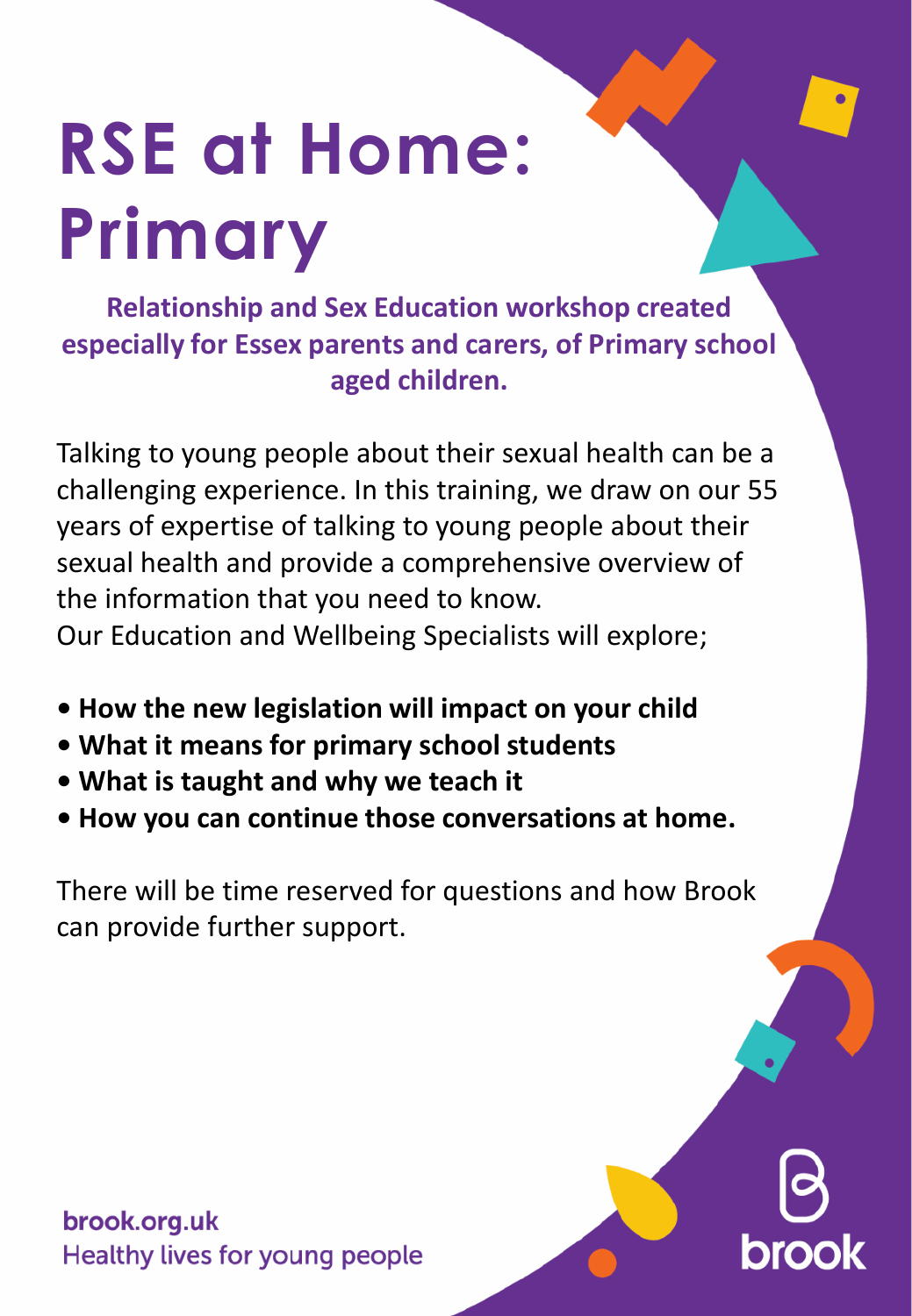

### **Booking details**

#### **8 th December 2020 6.30pm-7.30pm**

https://www.eventbrite.co.uk/e/rse-at-home-with[parents-primary-essex-only-tickets-125348541863](https://www.eventbrite.co.uk/e/rse-at-home-with-parents-primary-essex-only-tickets-125348541863)

### **8 th January 2021 10.30am-11.30am**

[https://www.eventbrite.co.uk/e/rse-at-home-with](https://www.eventbrite.co.uk/e/rse-at-home-with-parents-primary-essex-only-tickets-125349199831)parents-primary-essex-only-tickets-125349199831

#### **25th February 2021 10.00am-11.00am**

https://www.eventbrite.co.uk/e/rse-at-home-with[parents-primary-essex-only-tickets-125349572947](https://www.eventbrite.co.uk/e/rse-at-home-with-parents-primary-essex-only-tickets-125349572947)

#### **19th March 2021 6.30pm-7.30pm**

https://www.eventbrite.co.uk/e/rse-at-home-with[parents-primary-essex-only-tickets-125350527803](https://www.eventbrite.co.uk/e/rse-at-home-with-parents-primary-essex-only-tickets-125350527803)

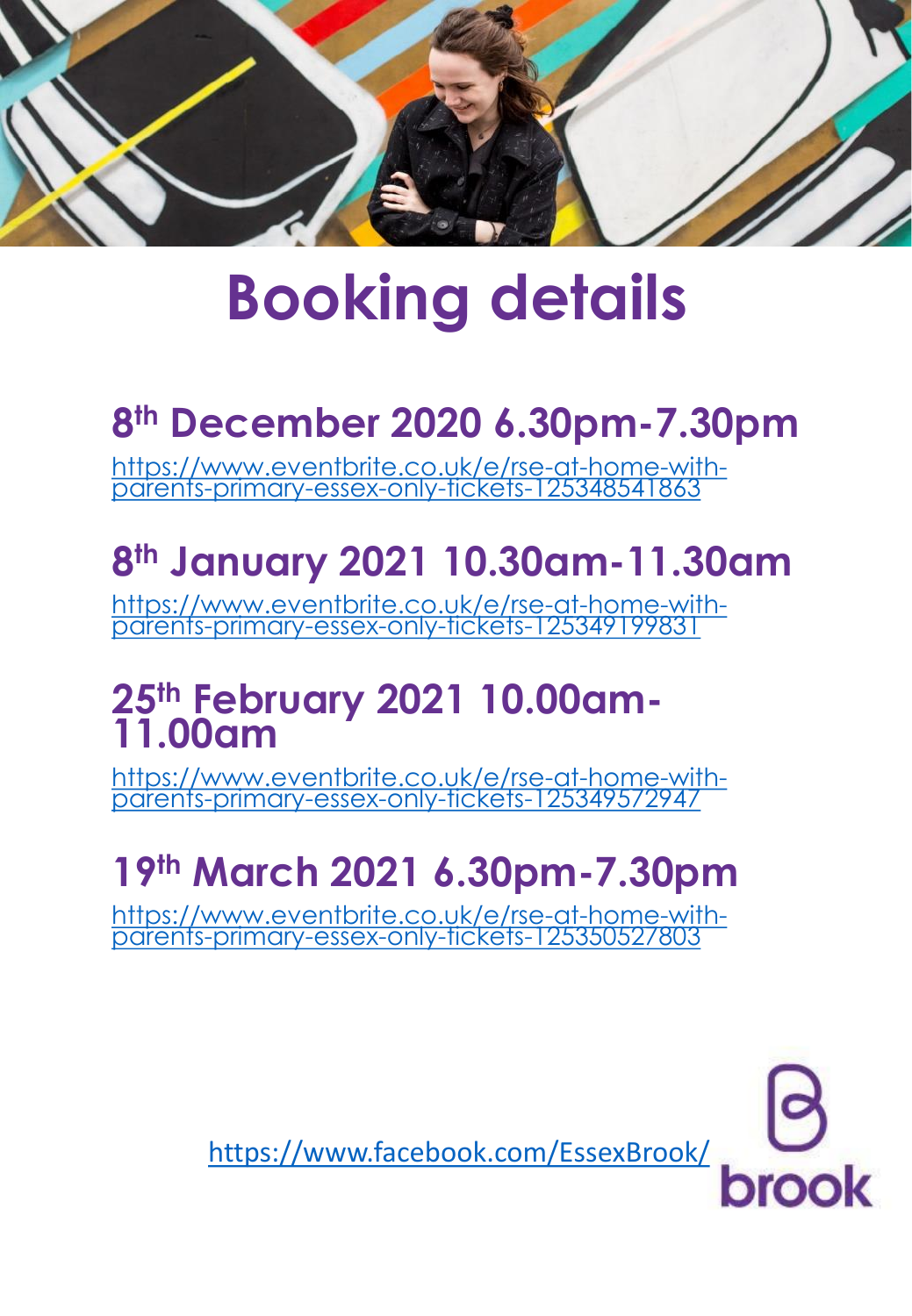

### **RSE at Home with Parents.**

## **Secondary sessions.**

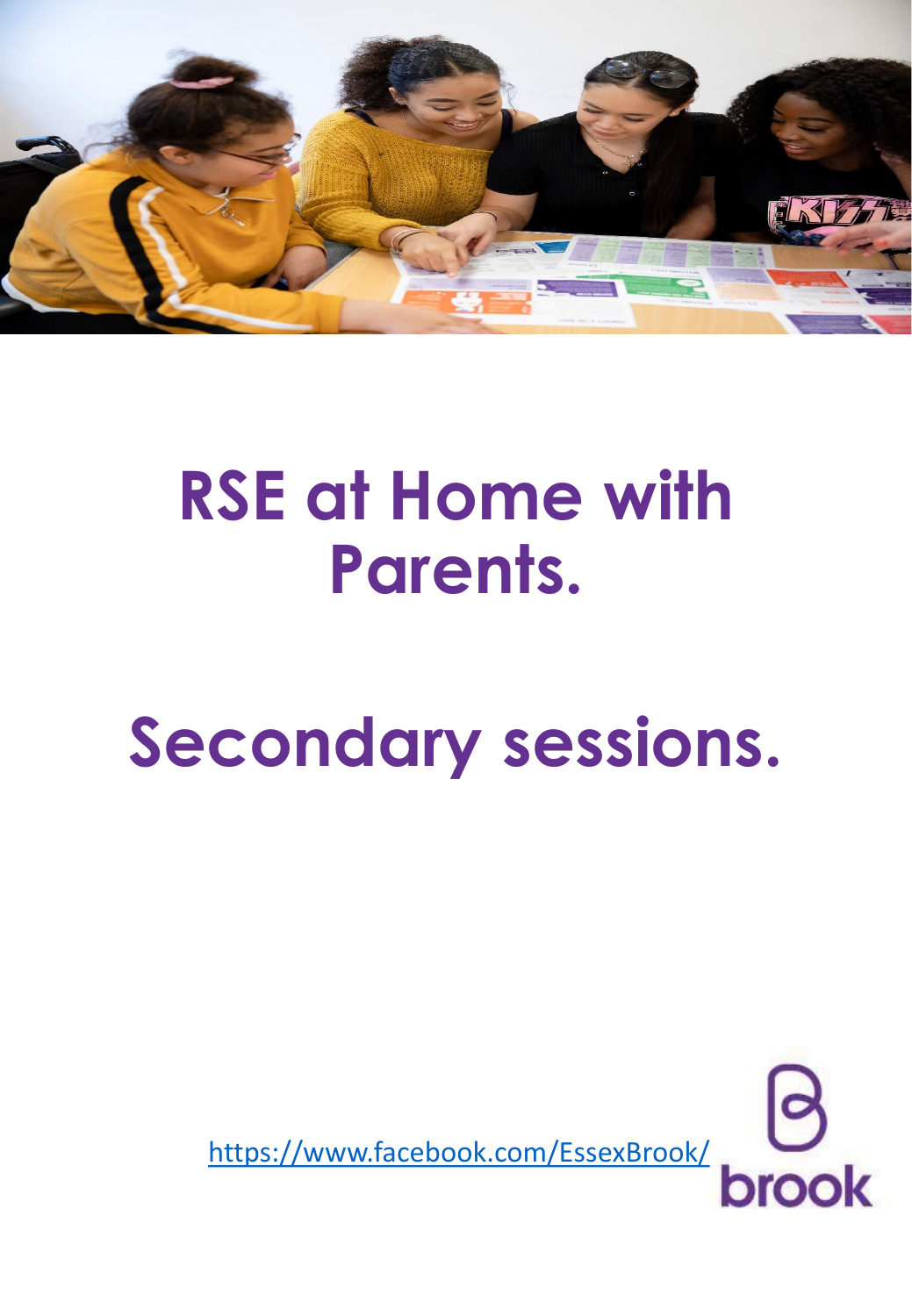## **RSE at Home: Secondary**

**Relationship and Sex Education workshop created especially for Essex parents and carers, of Secondary school aged children and young people.** 

Talking to young people about their sexual health can be a challenging experience. In this training, we draw on over 55 years of expertise of talking to young people about their sexual health and provide a comprehensive overview of the information that you need to know.

Our Education and Wellbeing Specialists will explore;

- **How the new legislation will impact on your young person**
- **What it means for secondary school students**
- **What is taught and why we teach it**
- **How you can continue those conversations at home.**

There will be time reserved for questions and how Brook can provide further support.

brook.org.uk Healthy lives for young people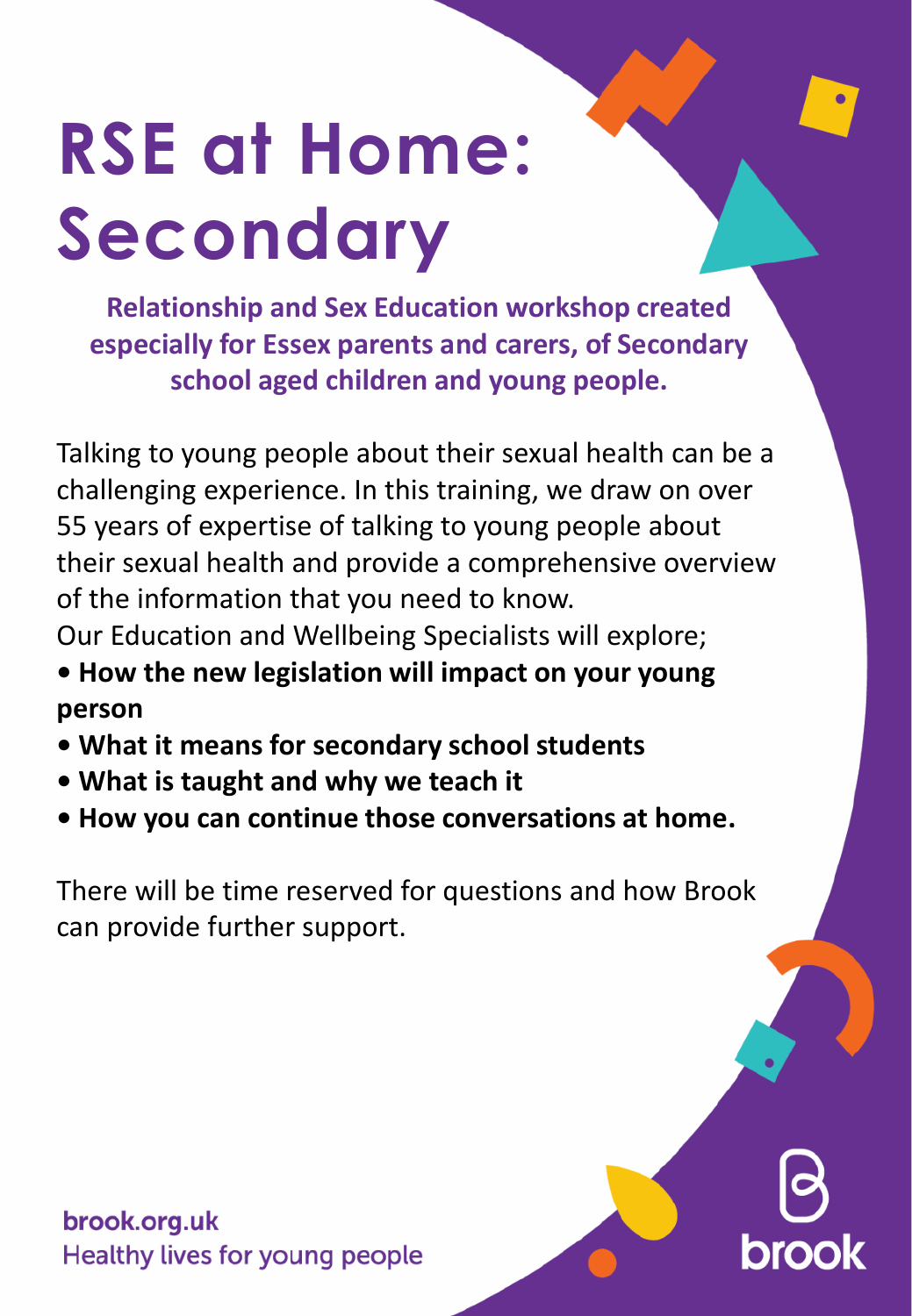

### **Booking details**

#### **10th December 2020 6.30pm-7.30pm**

[https://www.eventbrite.co.uk/e/rse-at-home](https://www.eventbrite.co.uk/e/rse-at-home-with-parents-secondary-essex-only-tickets-125443616233)with-parents-secondary-essex-only-tickets-125443616233

**8 th January 2021 12noon- 1pm**  https://www.eventbrite.co.uk/e/rse-at-home-with[parents-secondary-essex-only-tickets-125443937193](https://www.eventbrite.co.uk/e/rse-at-home-with-parents-secondary-essex-only-tickets-125443937193)

### **25th February 2021 12noon-1pm**

https://www.eventbrite.co.uk/e/rse-at-home-with[parents-secondary-essex-only-tickets-125444208003](https://www.eventbrite.co.uk/e/rse-at-home-with-parents-secondary-essex-only-tickets-125444208003)

### **26th March 2021 6.30pm-7.30pm**

https://www.eventbrite.co.uk/e/rse-at-home-with[parents-secondary-essex-only-tickets-125444492855](https://www.eventbrite.co.uk/e/rse-at-home-with-parents-secondary-essex-only-tickets-125444492855)

<https://www.facebook.com/EssexBrook/>